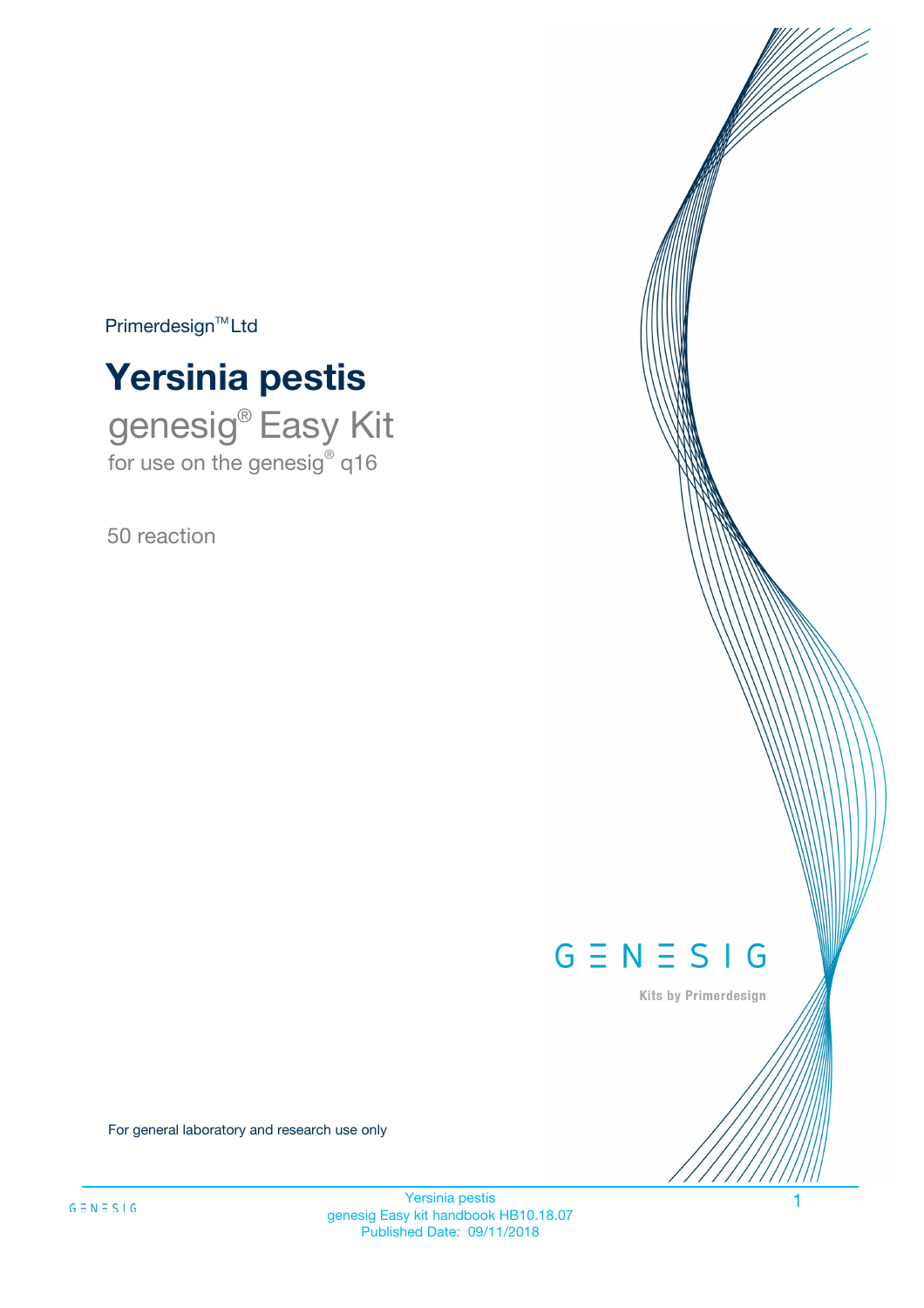# genesig® Easy: at a glance guide

#### **For each DNA test**

| Component              | <b>Volume</b>   | Lab-in-a-box pipette |  |
|------------------------|-----------------|----------------------|--|
| Y.pestis reaction mix  | 10 µl           |                      |  |
| <b>Your DNA sample</b> | 10 <sub>µ</sub> |                      |  |

#### **For each positive control**

| Component                 | Volume          | Lab-in-a-box pipette |  |
|---------------------------|-----------------|----------------------|--|
| Y.pestis reaction mix     | 10 <sub>µ</sub> |                      |  |
| Positive control template | $10 \mu$        |                      |  |

#### **For each negative control**

| Component             | Volume          | Lab-in-a-box pipette |  |
|-----------------------|-----------------|----------------------|--|
| Y.pestis reaction mix | 10 <sub>µ</sub> |                      |  |
| <b>Water</b>          | 10 <sub>µ</sub> |                      |  |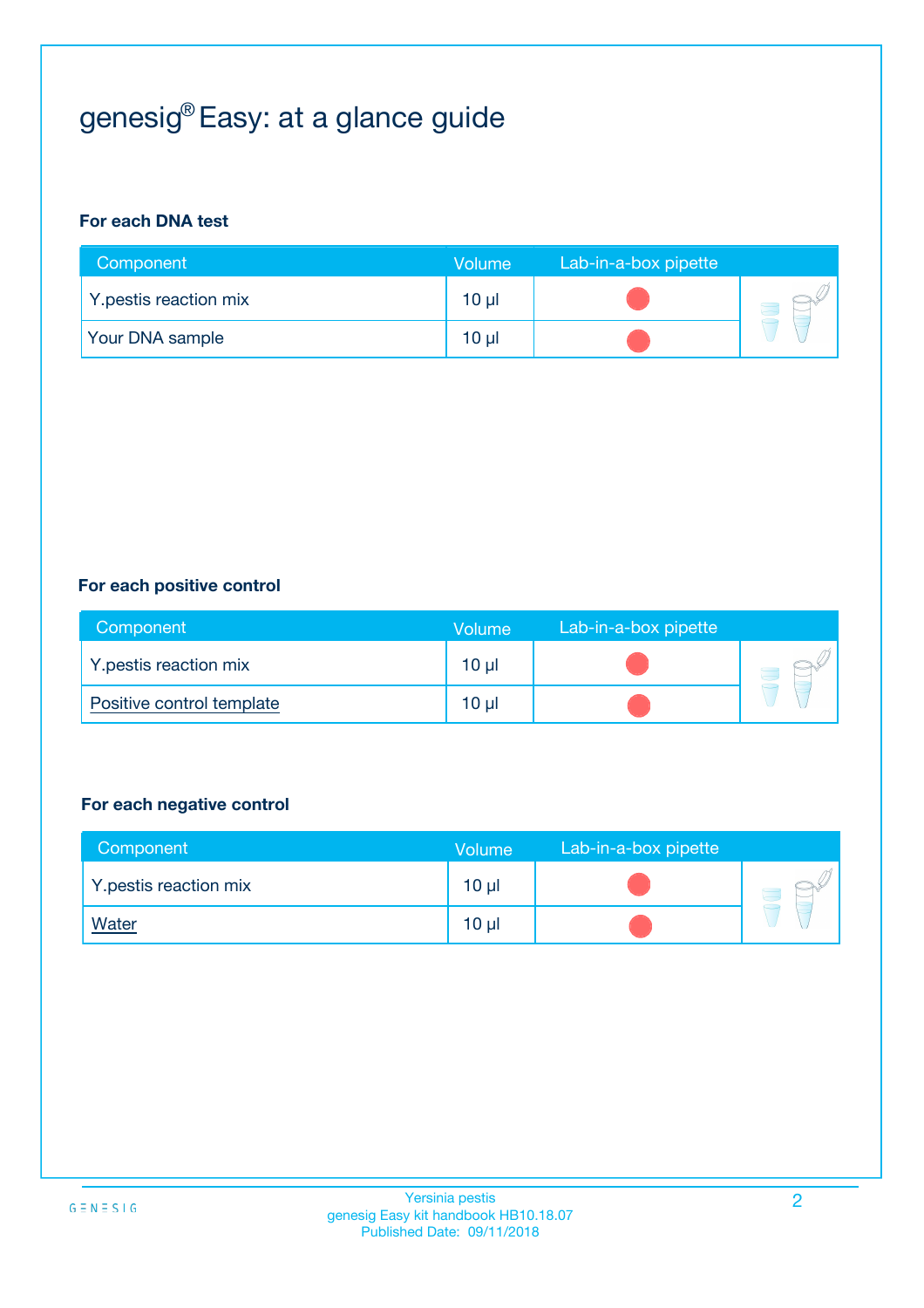# Kit Contents



# Reagents and equipment to be supplied by the user

#### **genesig® q16 instrument**

#### **genesig® Easy Extraction Kit**

This kit is designed to work well with all processes that yield high quality RNA and DNA but the genesig Easy extraction method is recommended for ease of use.

#### **genesig® Lab-In-A-Box**

The genesig Lab-In-A-Box contains all of the pipettes, tips and racks that you will need to use a genesig Easy kit. Alternatively if you already have these components and equipment these can be used instead.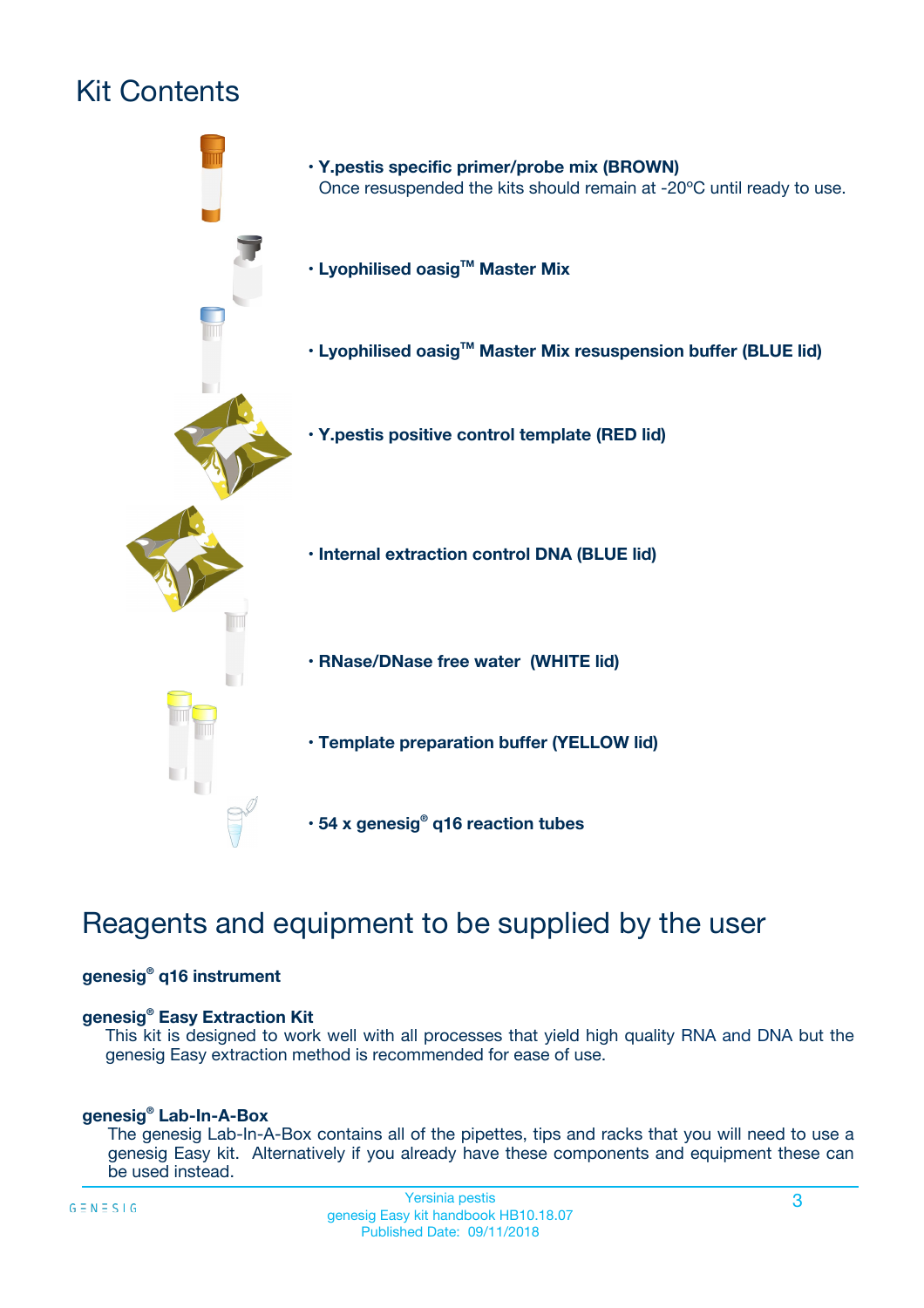# Step-by-step guide

### 1. Create your reaction mix



Use the blue pipette to transfer 500µl**\*** of the oasig Master Mix resuspension buffer into the tube of lyophilised oasig Master Mix and mix well by gently swirling. Then transfer all of that master mix into the brown tube labelled Y.pestis primers/probe.

**\***Transfering 525µl of the oasig Master Mix resuspension buffer to your oasig Master Mix (instead of the 500µl recommended above) will enable you to take full advantage of the 50 reactions by accounting for volume losses during pipetting. In order to do so with the genesig Easy fixed volume pipettes use 1x blue, 2x red and 1x grey pipettes to make the total volume. Please be assured that this will not adversely affect the efficiency of the test.

Cap and shake tube to mix. A thorough shake is essential to ensure that all components are resuspended. **Failure to mix well can produce poor kit performance.**

Leave to stand for 5 minutes. Now your reaction mix is ready to use.

Store the reaction mix in the freezer from hereon.

#### Top tip

- Ensure that the reaction mix is mixed thoroughly before each use by shaking.
- **•** Once resuspended do not expose genesig Easy kit to temperatures above -20°C for longer than 30 minutes at a time.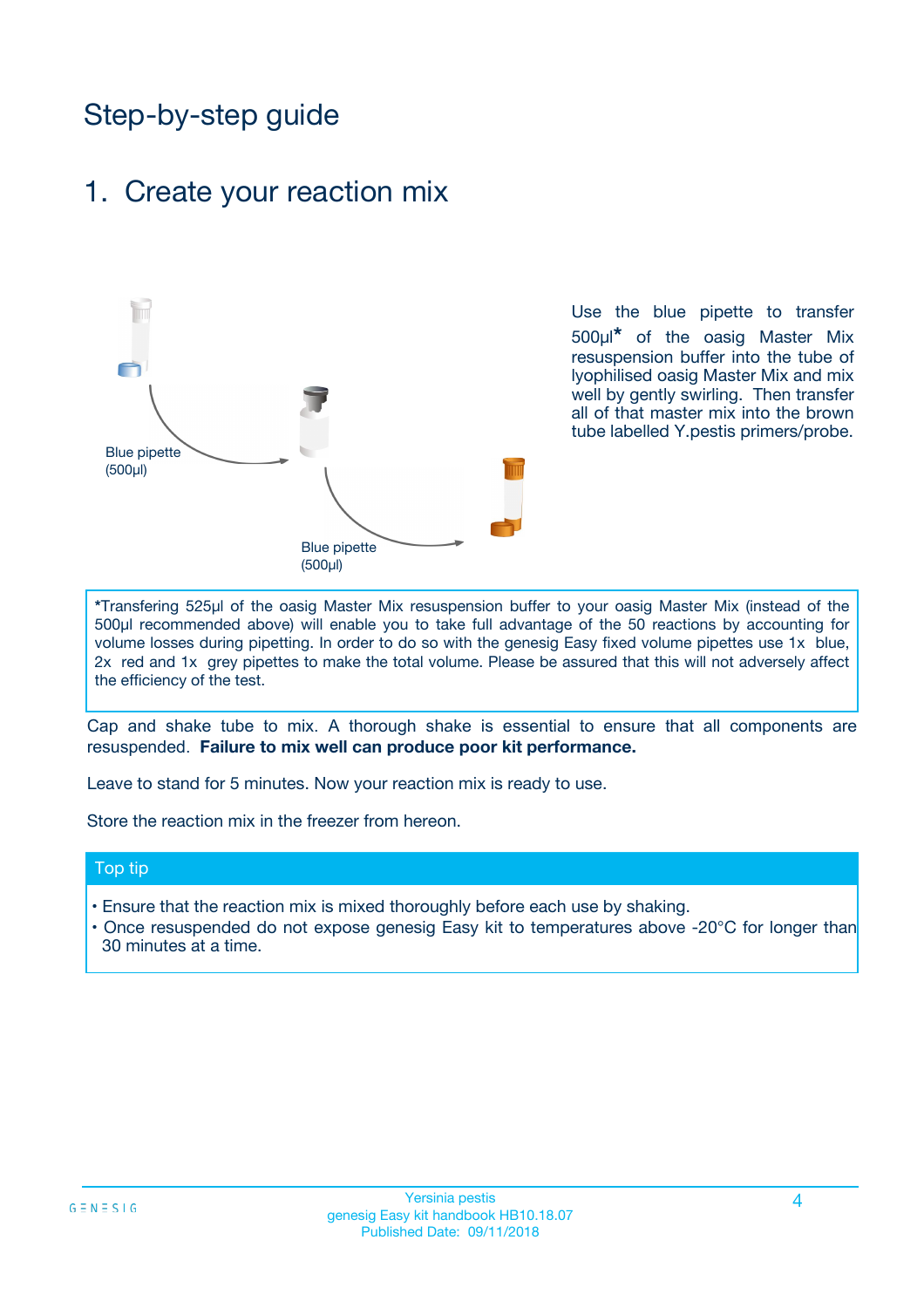# 2. Internal extraction control



Use the blue pipette to transfer 1000µl (2 x 500µl) of template preparation buffer into the Internal Extraction Control DNA tube. Cap and shake tube to mix.

Your kit contains Internal Extraction Control DNA. This is added to your biological sample at the beginning of the DNA extraction process. It is extracted along with the DNA from your target of interest. The q16 will detect the presence of this Internal Extraction Control DNA at the same time as your target. This is the ideal way to show that your DNA extraction process has been successful.

#### **If you are using an alternative extraction kit:**

Use the red pipette to transfer 10µl of Internal Extraction Control DNA to your sample **after** the lysis buffer has been added then follow the rest of the extraction protocol.

#### **If you are using samples that have already been extracted:**

Use the grey pipette to transfer 5µl of Internal Extraction Control DNA to your extracted sample.

## 3. Add reaction mix to all reaction tubes



For every reaction to be run, use the red pipette to add 10µl of your Y.pestis reaction mix to every tube.

#### Top tip

- Always pipette the reaction mix directly into the bottom of the tube.
- You can label the tube lids to aid your reaction setup but avoid labelling tube sides.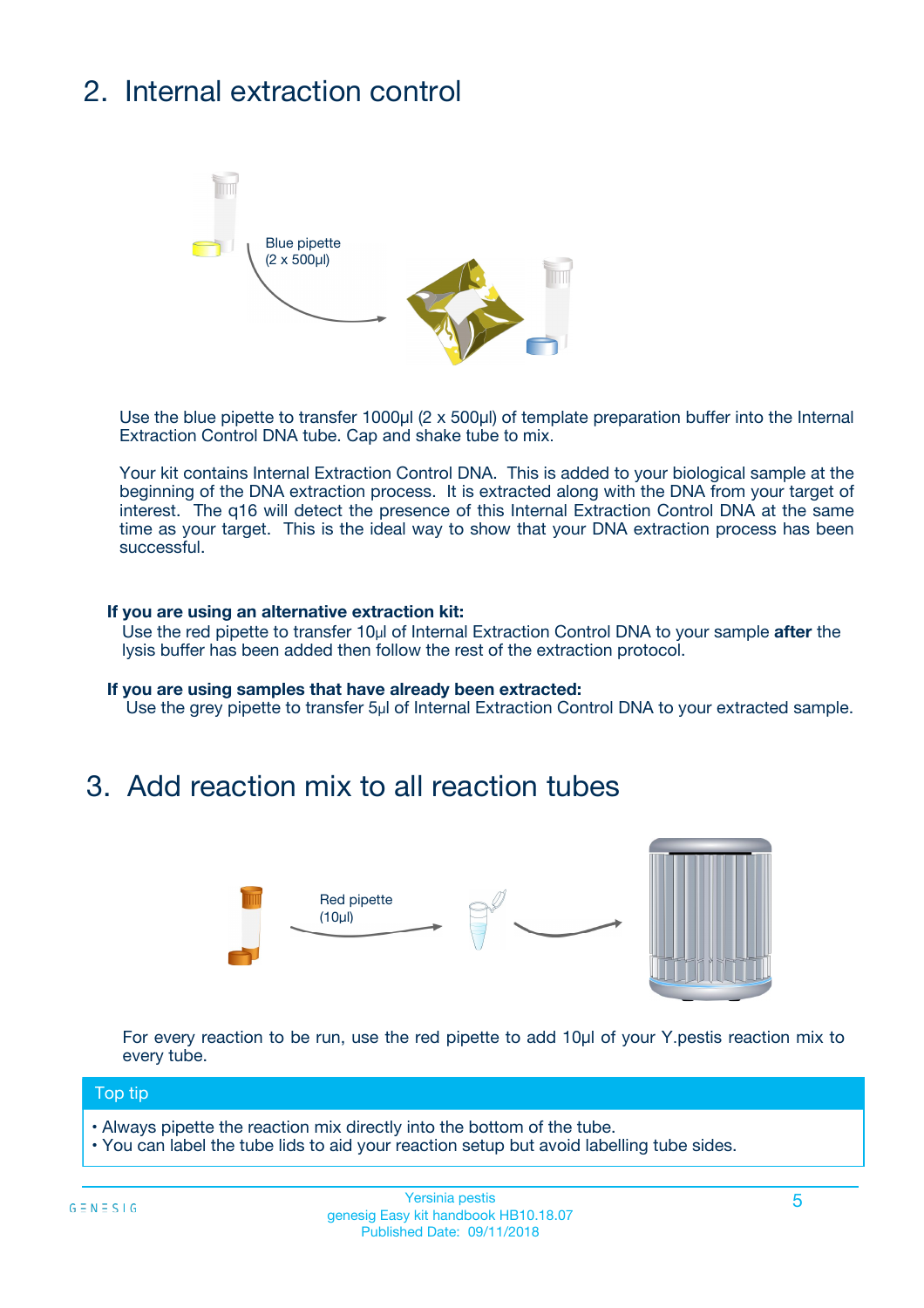## 4. Negative control



For each test you will require a negative control. Instead of DNA, water is used. This sample should typically prove negative thus proving that all of your positive samples really are positive.

To create a negative control reaction simply use the red pipette to add 10µl of the water to the required reaction tubes. Close these tubes after adding the water.

Because some genesig kit targets are common in the environment you may occasionally see a "late" signal in the negative control. The q16 software will take this into account accordingly.

#### Top tip

**•** Always add the water to the side of the tube to reduce the introduction of bubbles.

### 5. Set up a test



For each sample you wish to analyse, use the red pipette to add 10µl of your DNA sample to the required reaction tubes. Close these tubes after adding the sample. Always change pipette tips between samples.

#### Top tip

**•** Always add the DNA sample to the side of the tube to reduce the introduction of bubbles.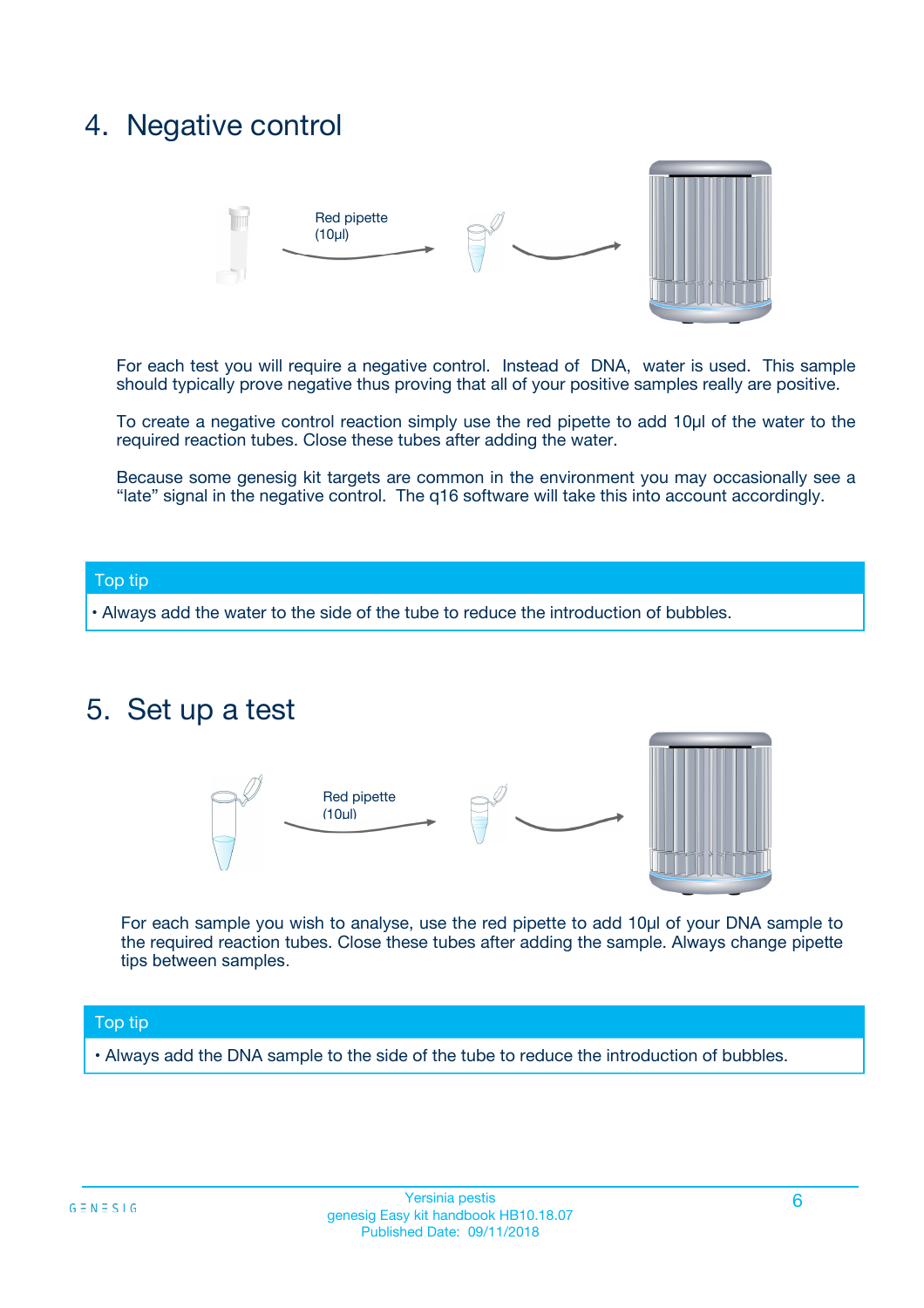## 6. Positive control



Use the blue pipette to transfer 1000µl (2 x 500µl) of template preparation buffer into the positive control template tube. Cap and shake tube to mix.

Each time you run a test you will require a positive control. This is a small portion of DNA from your target of interest. It serves two purposes:

1. It will always test positive so it shows that everything is working as it should be.

2. The q16 software knows how much DNA is present in the positive control. So it can automatically compare your sample of interest with the positive control to calculate the amount of target DNA in your sample.

To create a positive control reaction, simply use 10µl of the positive control instead of your DNA sample.



Take great care when setting up your positive control. The positive control template has the potential to give you a false positive signal in your other samples. Set positive controls up last after all other sample tubes are closed. Always change pipette tips between samples. You may even choose to set up positive controls in a separate room.

#### Top tip

**•** Always add the positive control to the side of the tube to reduce the introduction of bubbles.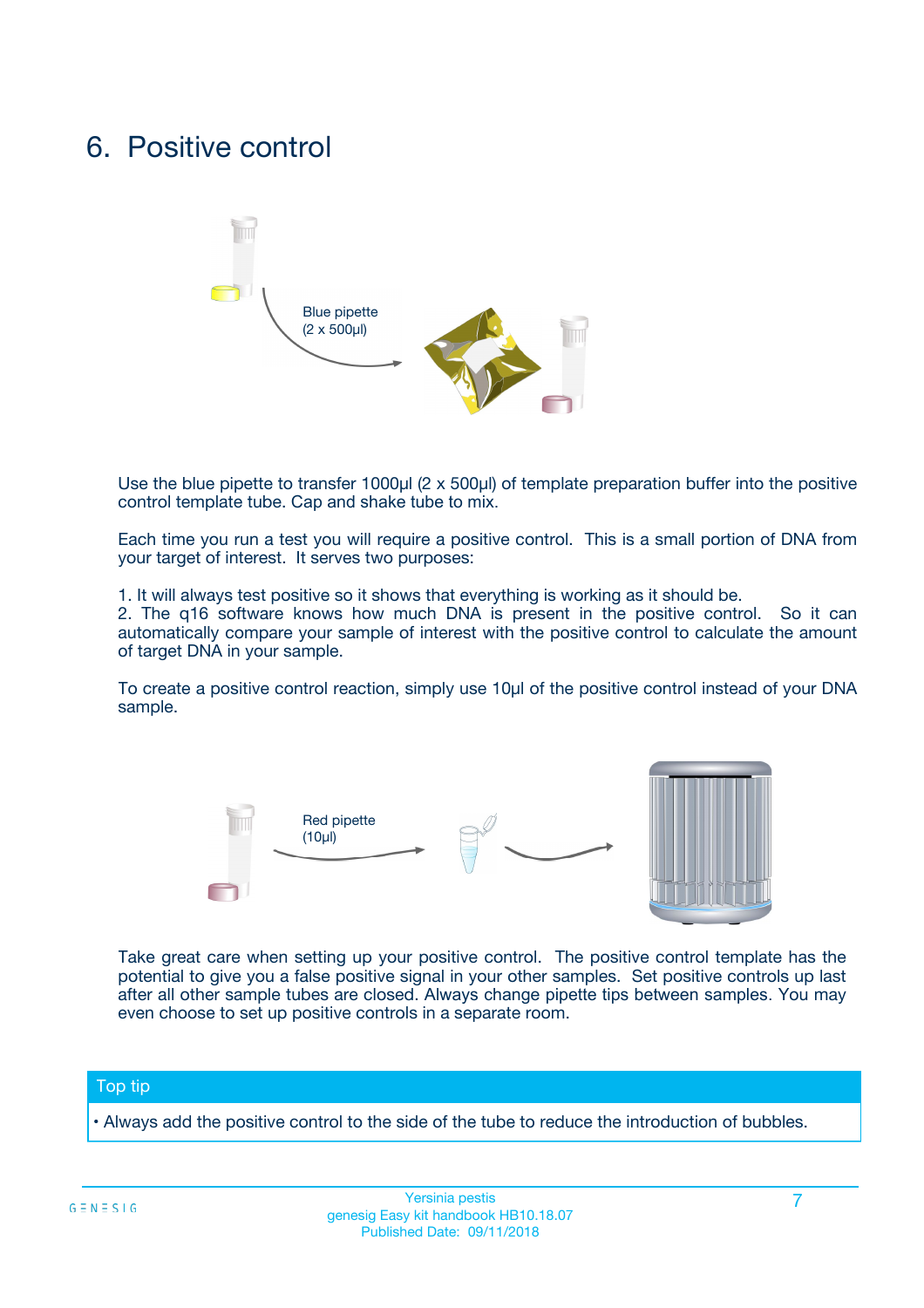# 7. Running the test

Place the tubes into the correct positions in your q16 as defined by the software, this may include positioning of empty tubes to ensure that the q16 lid is balanced. The run can then be started.

| qenesig q16 PCR software - 1.2                                               |                                   | $\Box$                                                                                          |
|------------------------------------------------------------------------------|-----------------------------------|-------------------------------------------------------------------------------------------------|
| $\vert \cdot \vert$<br>Unsaved (New Experiment 2<br><b>Open Experiments:</b> | <b>D</b> Open<br>R <sub>New</sub> | Save<br>Save As<br><b>C</b> Close<br><b>&amp; Configuration</b><br>$G \equiv N \equiv S \mid G$ |
| <b>Setup</b><br><b>Results</b><br>Stages:                                    |                                   |                                                                                                 |
| <b>Notes</b>                                                                 | <b>Samples</b>                    | <b>Tests</b>                                                                                    |
| <b>Name and Details</b>                                                      | Name<br>Color                     | Note<br>Color<br>Note<br>Name                                                                   |
| New Experiment 2017-10-26 11:06                                              | Sample 1                          | ÷<br>条<br>Test 1                                                                                |
| Kit type: genesig® Easy Target Detection kit                                 | Sample 2                          |                                                                                                 |
| Instrument Id.:                                                              | Sample 3                          | $\qquad \qquad \blacksquare$<br>$\qquad \qquad \blacksquare$                                    |
| <b>Run Completion Time:</b>                                                  | Sample 4                          |                                                                                                 |
| <b>Notes</b><br><b>A</b><br>$\overline{\mathbf v}$                           | Sample 5                          | ♦<br>4<br>÷<br>₩                                                                                |
| <b>Well Contents</b>                                                         |                                   | <b>Run</b>                                                                                      |
| Pos.<br>Test                                                                 | Sample                            | <b>Run Status</b>                                                                               |
| Test 1<br>$\blacktriangleleft$                                               | Negative Control                  | $\blacktriangle$                                                                                |
| $\overline{2}$<br>Test 1                                                     | <b>Positive Control</b>           |                                                                                                 |
| $\overline{\mathbf{3}}$<br>Test 1                                            | Sample 1                          | Show full log                                                                                   |
| Test 1<br>4                                                                  | Sample 2                          |                                                                                                 |
| 5<br>Test 1                                                                  | Sample 3                          | <b>Run Control</b>                                                                              |
| Test 1<br>6                                                                  | Sample 4                          |                                                                                                 |
| $\overline{7}$<br>Test 1                                                     | Sample 5                          |                                                                                                 |
| 8                                                                            |                                   | $\triangleright$ Start Run<br>Abort Run                                                         |
| <b>JOD FURTY TUDE TO BUILDED IN</b>                                          |                                   | $\overline{\mathbf{v}}$                                                                         |

#### Top tip

- Before loading tubes into the q16, check for bubbles! Flick the bottom of the tubes to remove any bubbles that may have formed during the test setup.
- Apply centrifugal force with a sharp wrist action to ensure all solution is at the bottom of the reaction tube.
- When repeating a test you can use a previous file as a template by clicking 'open' then selecting File name > Files of Type > Experiment file as template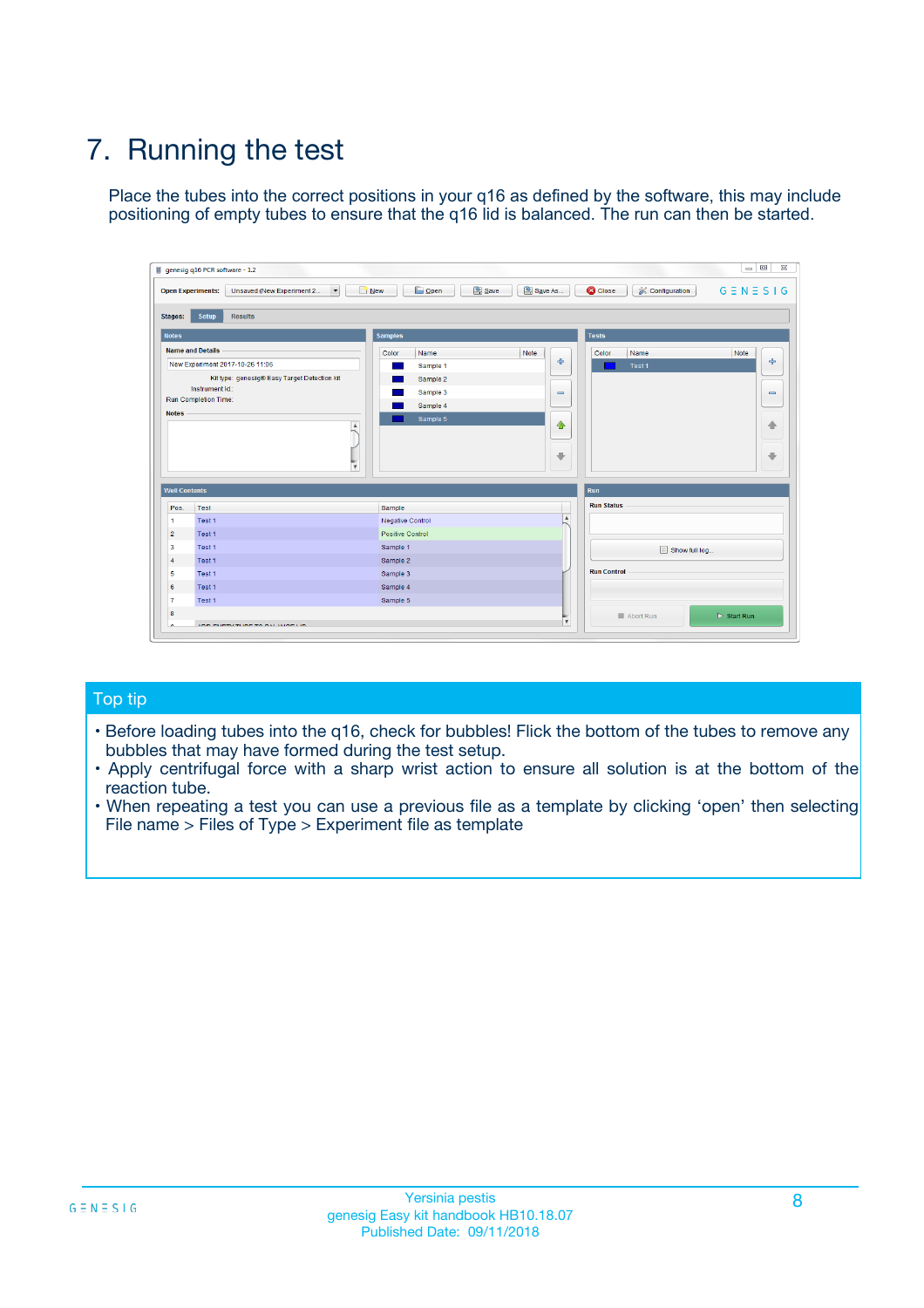## What do my results mean?

Analysis of your data is carried out automatically by the genesig q16. The following information is designed to help you fully understand a result or to troubleshoot:

### "Positive"

#### **Explanation**

Your sample has produced a positive result. Your target of interest is present and you can use the reported quantity.

"Negative"

#### **Explanation**

Your sample has produced a negative result. The target is not present in your sample.

### "Test contaminated"

#### **Explanation**

The Negative Control should be completely free of any DNA. If you see this error message it means that at some point during the setup, the Negative Control has been contaminated with DNA and has given a positive signal. This contamination has invalidated the test. The Positive Control and your test samples are both possible sources of contaminating DNA. The genesig q16 reaction tubes from previous runs will also contain very high amounts of DNA so it is important that these are carefully disposed of after the run is completed and NEVER OPENED. It may be the case that your kits have become contaminated which will lead to the same problem occurring repeatedly.

#### **Solutions**

1. Clean your working area using a commercial DNA remover solution to ensure the area is DNA free at the start of your run and re-run the test

2. If the problem persists then the kit has become contaminated and it will have to be discarded and replaced with a new kit. When you open the new kit, run a simple test to show that changing the kit has solved the problem. Prepare a test which includes only the Positive Control, the Negative Control and one 'mock sample'. For the 'mock sample' add water instead of any sample DNA. The result for the Negative Control and the mock sample should be negative indicating that contamination is no longer present.

#### **Preventive action**

An ideal lab set-up has a 'Clean area' where the test reagents are prepared and a 'sample area' where DNA samples and the Positive Control template are handled. The best workflow involves setting up all the test components (excluding the positive control template) in the clean area and then moving the tests to the sample area for sample and Positive Control addition. If this method is followed then the kit components are always kept away from possible sources of contamination. For extra security the Negative Control can be completely prepared and sealed in the clean area. All work areas should be decontaminated regularly with DNA remover.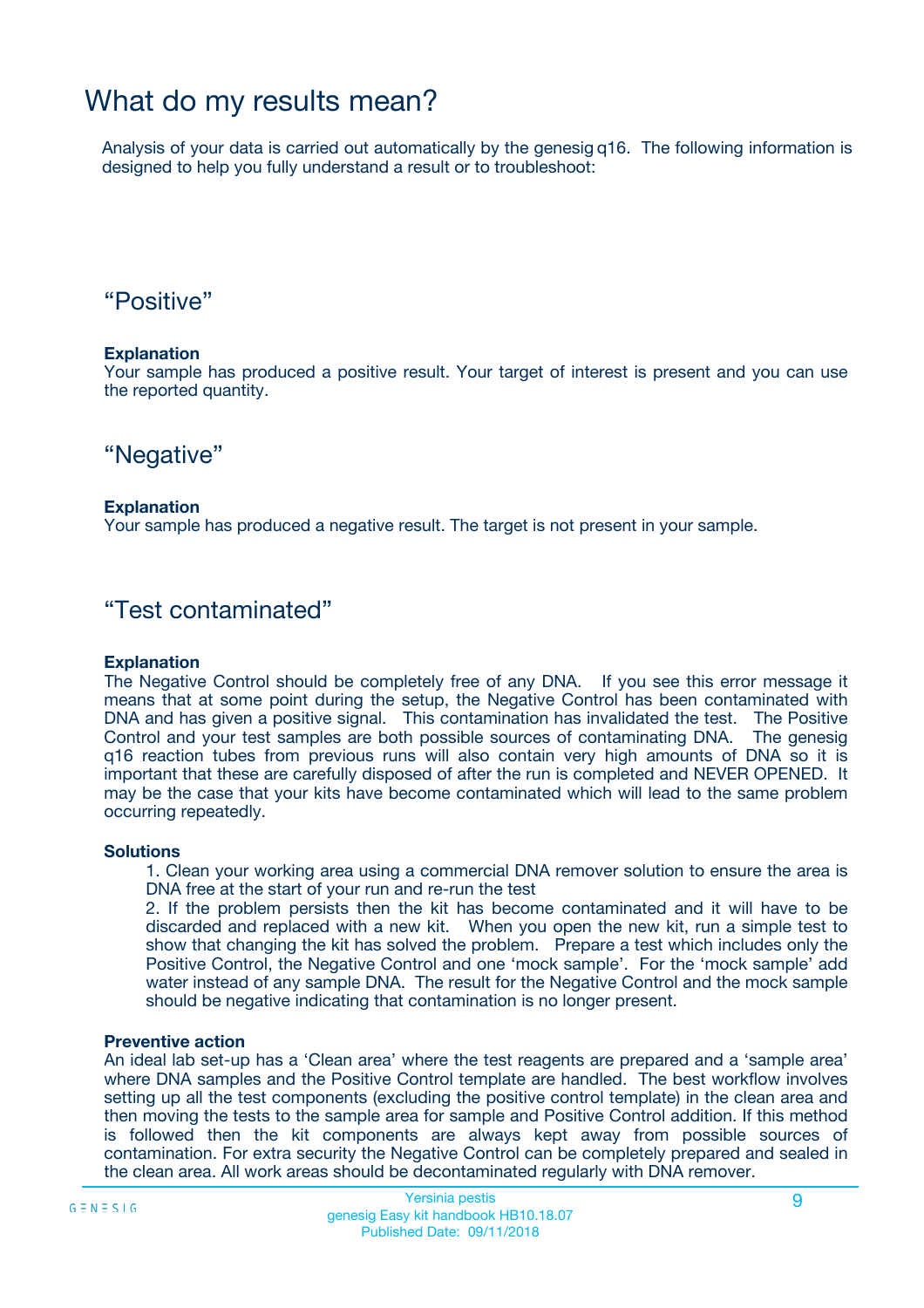### "Sample preparation failed"

#### **Explanation**

The test has failed because the quality of the sample was not high enough. The Internal Extraction Control component identifies whether the sample has been prepared correctly and is of suitable quality. This error message means that this quality control test has failed and the sample quality is not high enough for analysis.

#### **Solutions**

1. Check the sample preparation protocol for any user errors then repeat.

2. Poor quality samples can result from overloading the sample preparation protocol with too much starting material. Try reducing the amount of starting material then repeat.

3. Failing to add the Internal extraction Control DNA to your sample during the sample preparation protocol can also lead to a reported result of "sample preparation failed". Ensure that this step has not been overlooked or forgotten. If your samples are derived from an archive store or from a process separate from your genesig Easy extraction kit; you must add 5µl of Internal Extraction Control DNA into each 0.5ml of your sample to make it suitable for use on the q16.

### "Positive result, poor quality sample"

#### **Explanation**

The test is positive so if you are only interested in obtaining a 'present or absent' answer for your sample then your result is reliable. However, the test contains an Internal Extraction Control component that identifies if the sample is of high quality. This quality control test has failed and the sample is not therefore of high enough quality to accurately calculate the exact copy number of DNA present. If you require quantitative information for your sample then proceed with the solutions below.

#### **Solution**

For appropriate solutions, read the "Sample preparation failed" section of this handbook.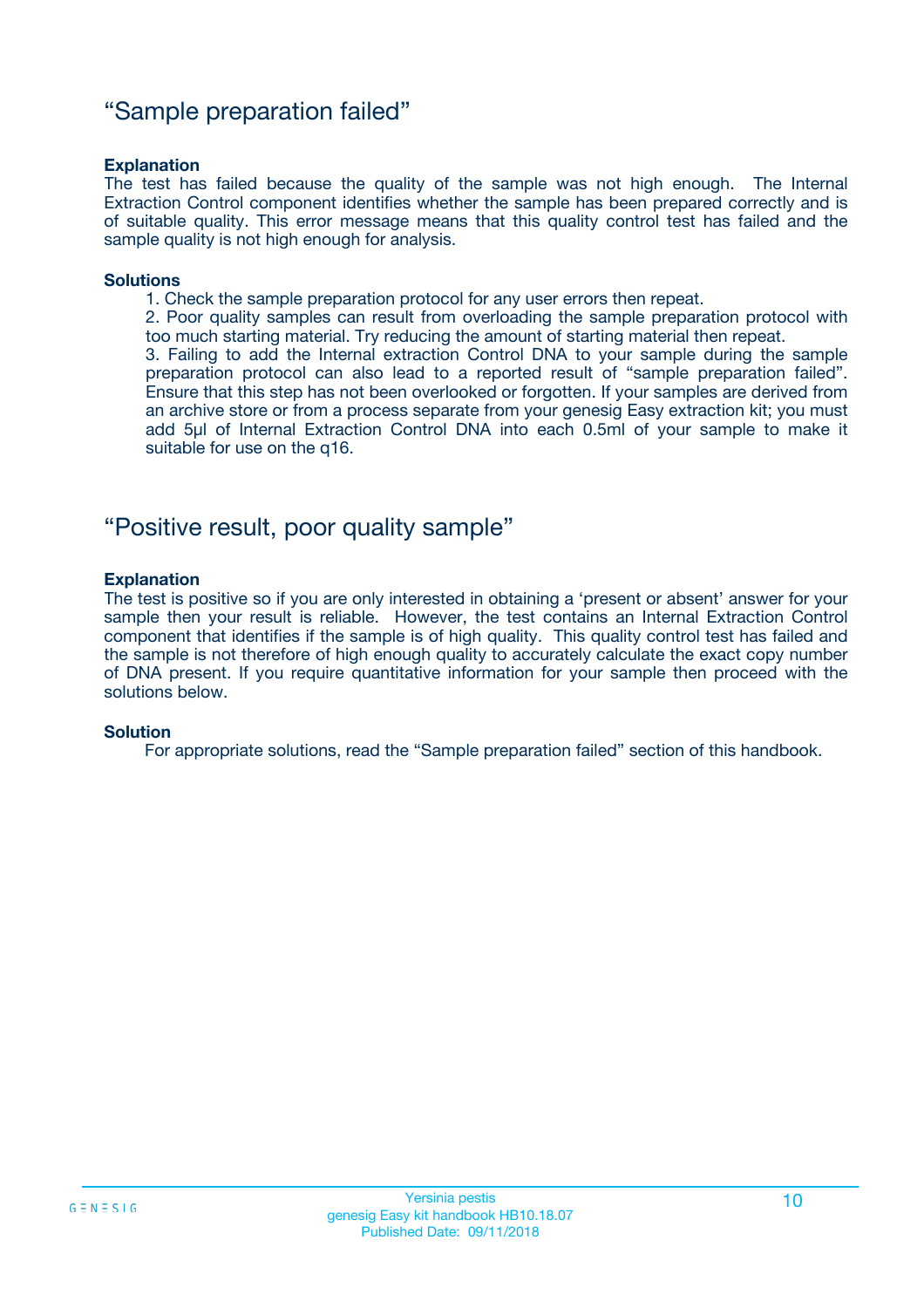### "Test failed"

#### **Explanation**

The test has failed because the Positive Control has not worked. The Positive Control is present to show that all aspects of the test are working correctly together. When this control test fails, the test as a whole is invalidated. This finding indicates that a problem has occurred in the reaction set-up part of the experiment and has nothing to do with sample preparation.

#### **Solutions**

- 1. Check the entire workflow and test set-up to look for any user errors, then repeat the test e.g. have the right colour pipettes and solutions been used with the correct tubes?
- 2. Ensure the positive and negative controls are inserted into the correct wells of your q16.

3. A component of the test may have 'gone off' due to handing errors, incorrect storage or exceeding the shelf life. When you open a new kit, run a simple test to show that changing the kit has solved the problem. Prepare a test which includes only the Positive Control, the Negative Control and one 'mock sample'. For the 'mock sample' add internal control template instead of any sample DNA. If the Positive Control works, the mock sample will now be called as a negative result.

### "Test failed and is contaminated"

#### **Explanation**

The Positive Control is indicating test failure, and the Negative Control is indicating test contamination. Please read the "Test Failed" and "Test contamination" sections of this technical support handbook for a further explanation.

#### **Solution**

For appropriate solutions, read both the "Test failed" and "Test contaminated" sections of this handbook.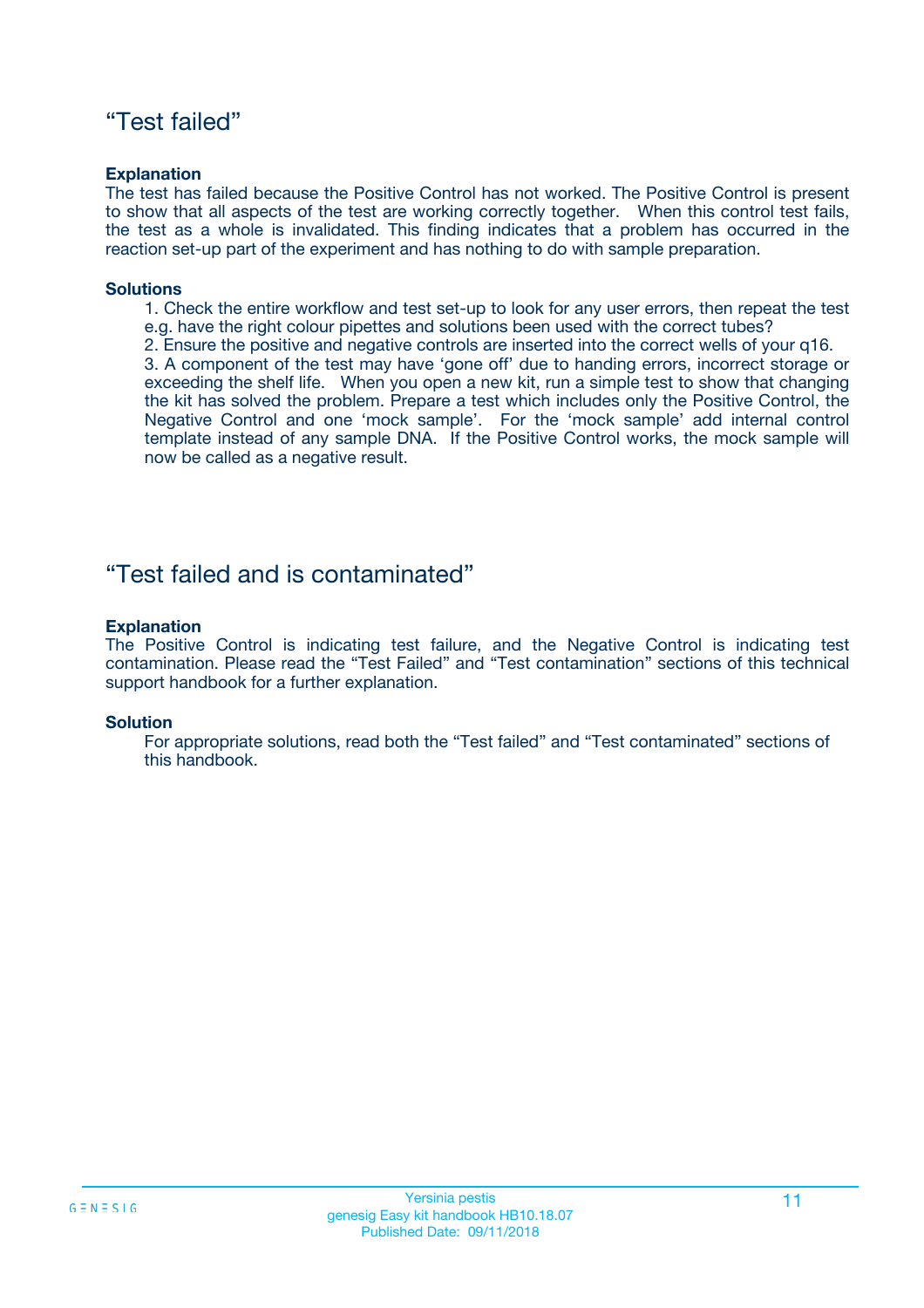## Yersinia pestis

Yersinia pestis (formerly known as Pasteurella pestis) is a Gram-negative, rodshaped coccobacillus, which can infect humans and various animals. It causes the deadly disease called plague. Human Y. pestis infection takes three main forms: pneumonic, septicemic, and bubonic plagues. All three forms were responsible for a number of highmortality epidemics throughout human history, including: the sixth century's Plague of Justinian and the Black Death.

The main reservoir of Y. pestis is rodents. A variety of species can be hosts, however some are known to have variable resistance which means they can be asymptomatic carriers. Y. pestis is usually transmitted to human via the bites of infected fleas. If the disease has taken the pneumonic form, then it can be transmitted by coughing and possibly sneezing. Flea bites allow for the bacteria to pass the skin barrier. Y. pestis expresses a plasminogen activator that is an important virulence factor for pneumonic plague and that might degrade on blood clots to facilitate systematic invasion. Y. pestis proliferates inside lymph nodes, where it is able to avoid destruction by cells of the immune system such as macrophages. The ability of Y. pestis to inhibit phagocytosis allows it to grow in lymph nodes and cause lymphadenopathy.

The incubation period of Y. pestis is between 2 and 6 days. Symptoms normally associated with plague are fatigue, fever and aches, gangrene and the swelling of lymph nodes. This results in buboes, the classic sign of bubonic plague. Death can occur in under two weeks. Several subspecies have been identified. Y. p. antiqua, Y. p. mediaevalis and Y. p. orientalis. The sixthcentury Plague of Justinian and the Black Death are thought to have been caused by earlier, now extinct, forms of the bacterium.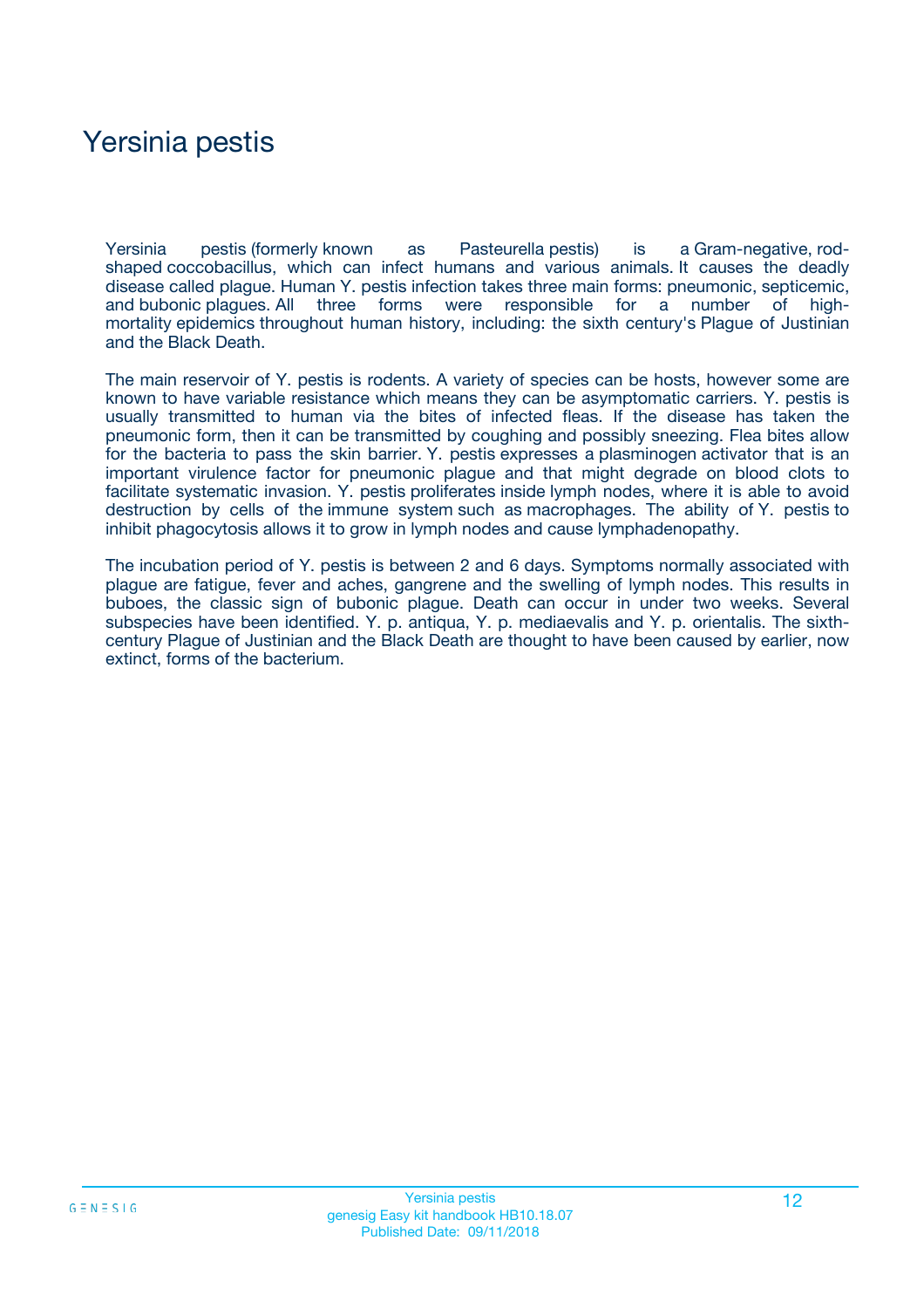# **Specificity**

The Primerdesign genesig Kit for Yersinia pestis (Y.pestis) genomes is designed for the in vitro quantification of Y.pestis genomes. The kit is designed to have a broad detection profile. Specifically, the primers represent 100% homology with over 95% of the NCBI database reference sequences available at the time of design.

The dynamics of genetic variation means that new sequence information may become available after the initial design. Primerdesign periodically reviews the detection profiles of our kits and when required releases new versions.

If you require further information, or have a specific question about the detection profile of this kit then please send an e.mail to enquiry@primerdesign.co.uk and our bioinformatics team will answer your question.